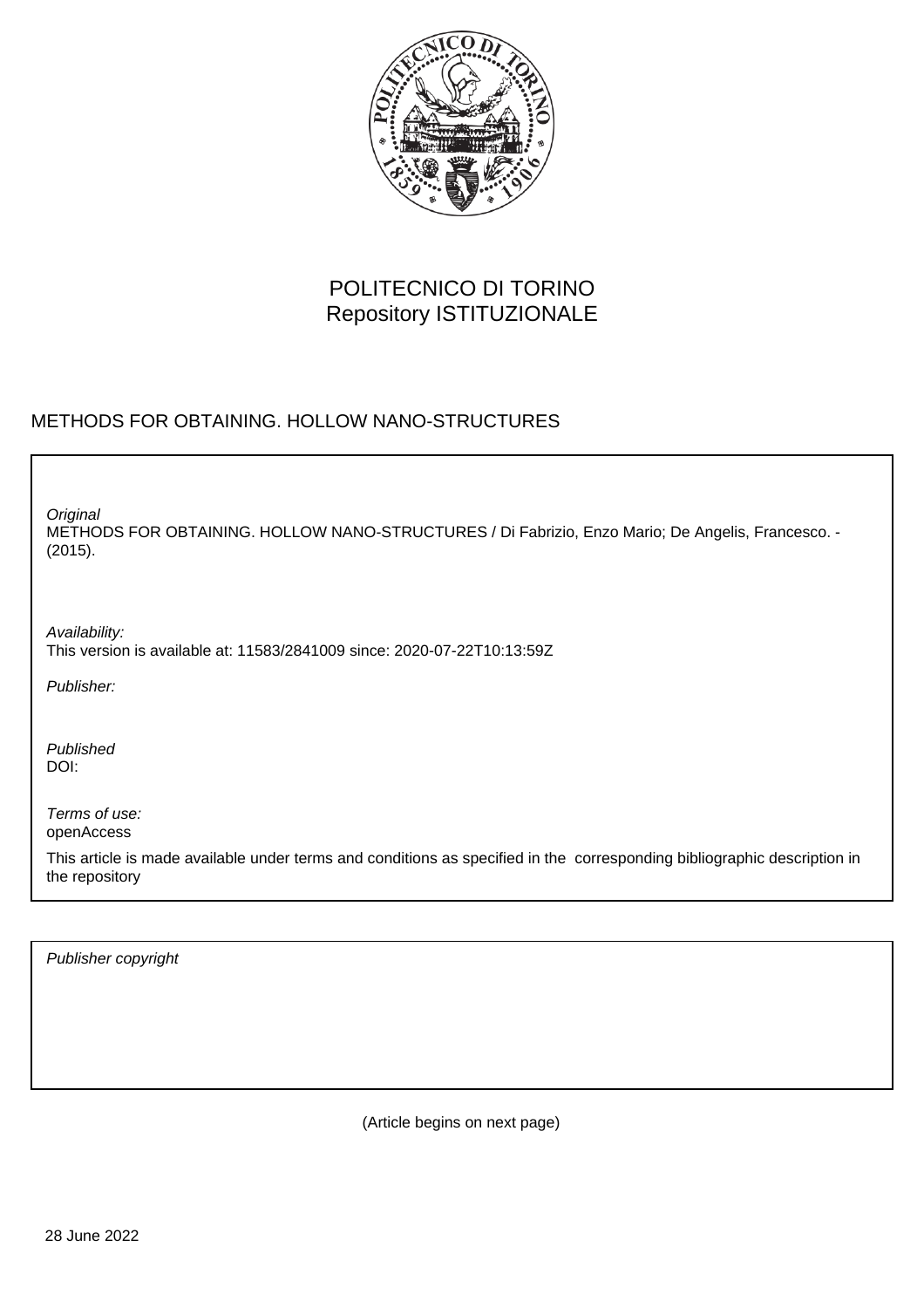

USOO9067242B2

# (12) United States Patent

## De Angelis et al.

#### (54) METHODS FOR OBTAINING HOLLOW NANO-STRUCTURES

- (75) Inventors: Francesco De Angelis, Genova (IT): Enzo Di Fabrizio, Rome (IT)
- (73) Assignee: Fondazione Istituto Italiano di Tecnologia, Genoa (IT)
- (\*) Notice: Subject to any disclaimer, the term of this patent is extended or adjusted under 35 U.S.C. 154(b) by 0 days.
- (21) Appl. No.:  $13/978,407$
- (22) PCT Filed: Jan. 26, 2012
- (86) PCT No.: PCT/IB2012/050366  $§ 371 (c)(1),$ (2), (4) Date: Jul. 5, 2013
- (87) PCT Pub. No.: WO2O12/1O1595 PCT Pub. Date: Aug. 2, 2012

#### (65) Prior Publication Data

US 2013/0284696 A1 Oct. 31, 2013

#### (30) Foreign Application Priority Data

Jan. 26, 2011 (IT) .............................. TO2O11 AO066

 $(51)$  Int. Cl.

| <b>B31D 3/00</b> | (2006.01) |
|------------------|-----------|
| <b>B05D 3/06</b> | (2006.01) |
| <b>B81C 1/00</b> | (2006.01) |
| <b>B82Y35/00</b> | (2011.01) |
| G010 60/40       | (2010.01) |
| G01Q 70/16       | (2010.01) |

 $(52)$  **U.S. Cl.** CPC ............ B05D3/068 (2013.01); B8IC I/00087

# (10) Patent No.: US 9,067,242 B2<br>(45) Date of Patent: Jun. 30, 2015

## $(45)$  Date of Patent:

(2013.01); B82Y 35/00 (2013.01); G01Q 60/40  $(2013.01);$  GO1Q 70/16  $(2013.01)$ 

(58) Field of Classification Search USPC ......... 438/733, 735, 744; 216/27,56; 369/13, 369/33; 75/371,741

See application file for complete search history.

#### (56) References Cited

#### U.S. PATENT DOCUMENTS

|                 |                | 4,919,749 A 4/1990 Mauger et al.              |
|-----------------|----------------|-----------------------------------------------|
|                 |                |                                               |
| 6.215.114 B1    |                | 4/2001 Yagi et al.                            |
|                 |                | 8.114.305 B2 * 2/2012 Komiyama et al.  216/27 |
| 2003/0185108 A1 |                | 10/2003 Song et al.                           |
| 2004/0139794 A1 | $7/2004$ Minne |                                               |

\* cited by examiner

Primary Examiner — Lan Vinh

Assistant Examiner — Maki Angadi

(74) Attorney, Agent, or Firm — Robert E. Alderson, Jr.

#### (57) ABSTRACT

Methods are provided for obtaining hollow nano-structures which include the steps of providing a suspended film starting layer on a support substrate, depositing on the starting layer a sacrificial layer, performing, in progressive sequence, a com plete erosion phase of said Support Substrate and starting layer and performing an at least partial erosion phase of the sacri ficial layer previously deposited on the starting layer so as to obtain holes passing through the starting layer and passing or non passing through the sacrificial layer, depositing, on the side of the support substrate opposite to that where the start ing layer is put, at least one covering layer arranged to inter nally cover the holes created by the progressive erosion. Hol low nano-structures formed by Such methods are also provided.

#### 14 Claims, 3 Drawing Sheets

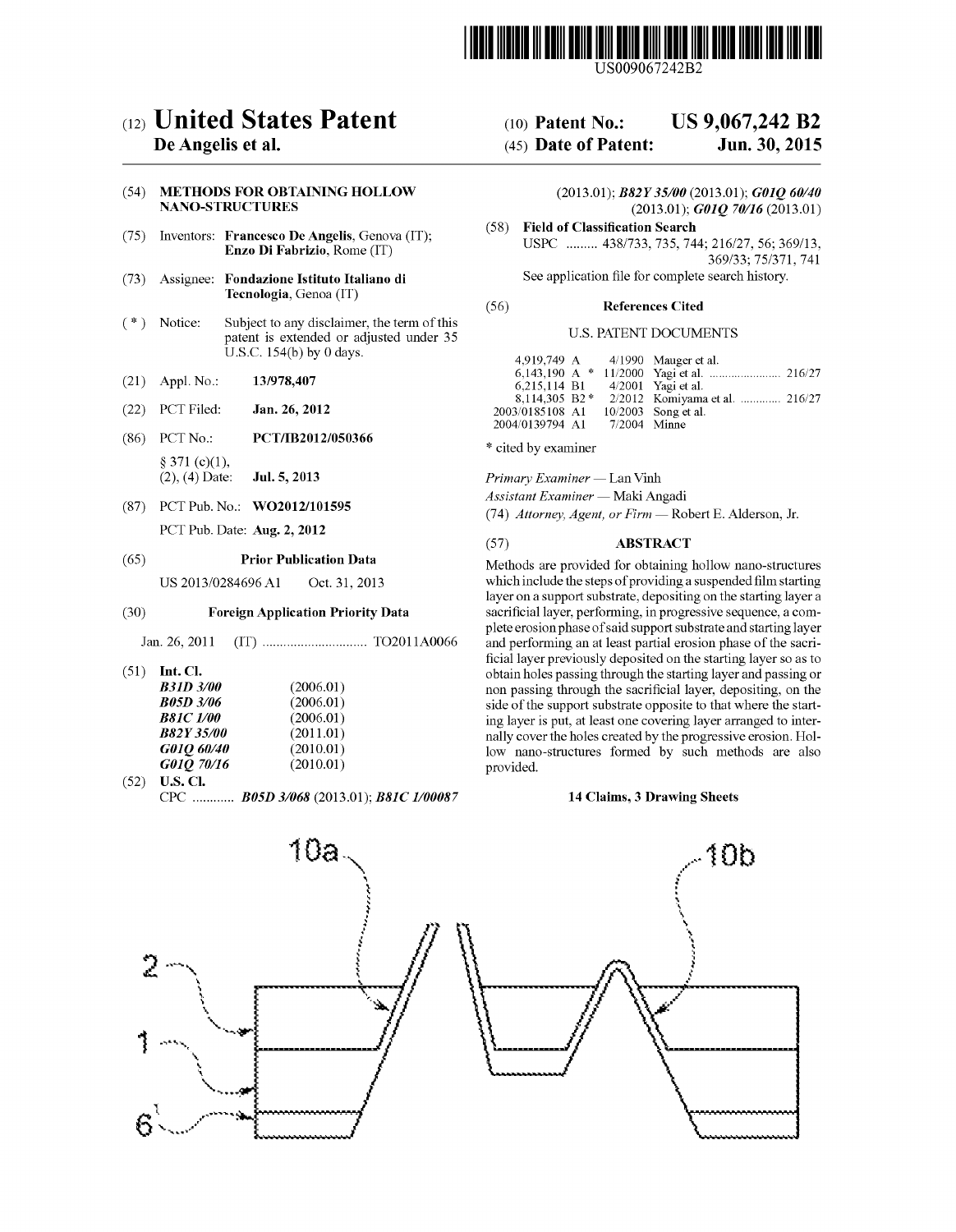





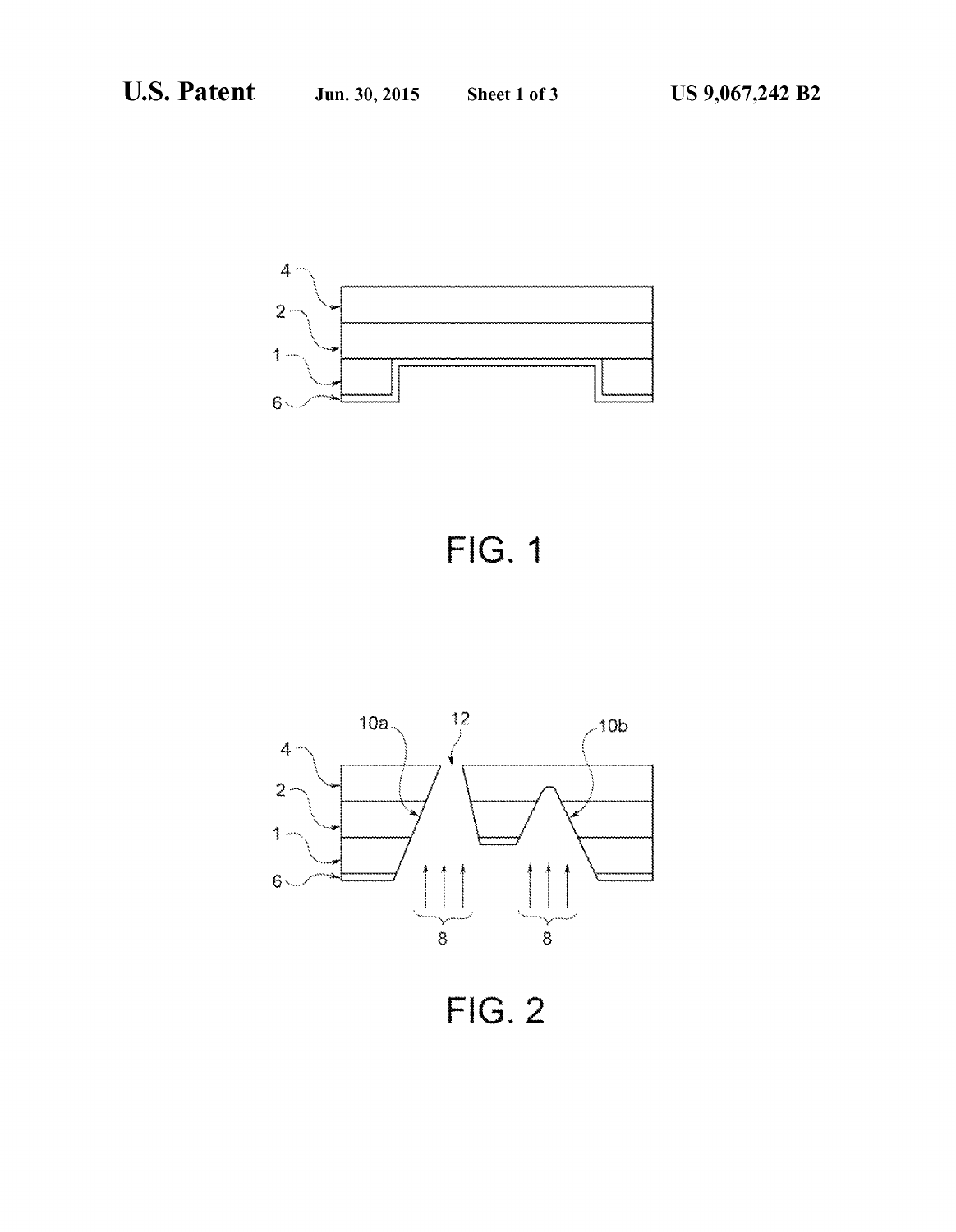

**FIG. 3** 



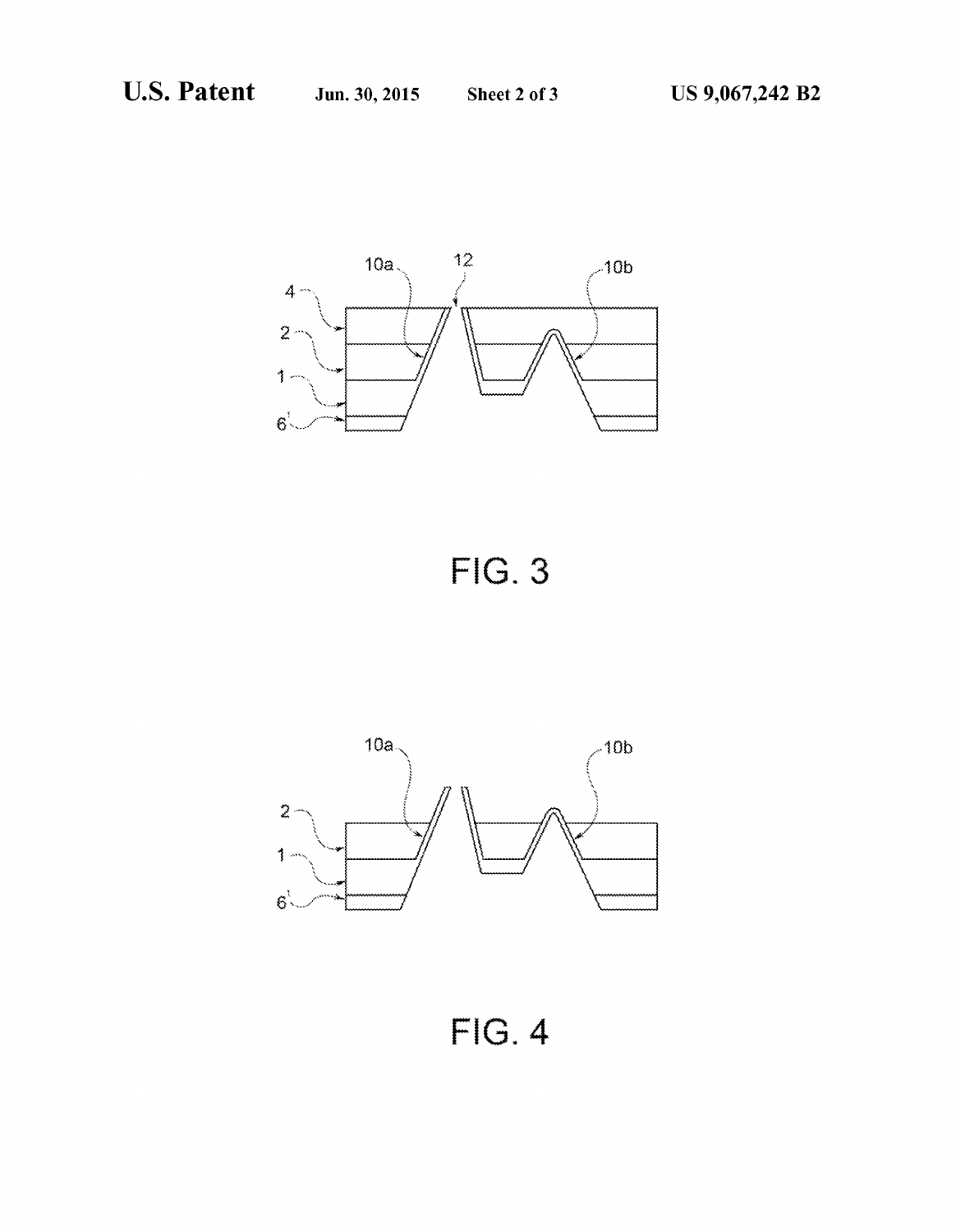

 $FIG. 5$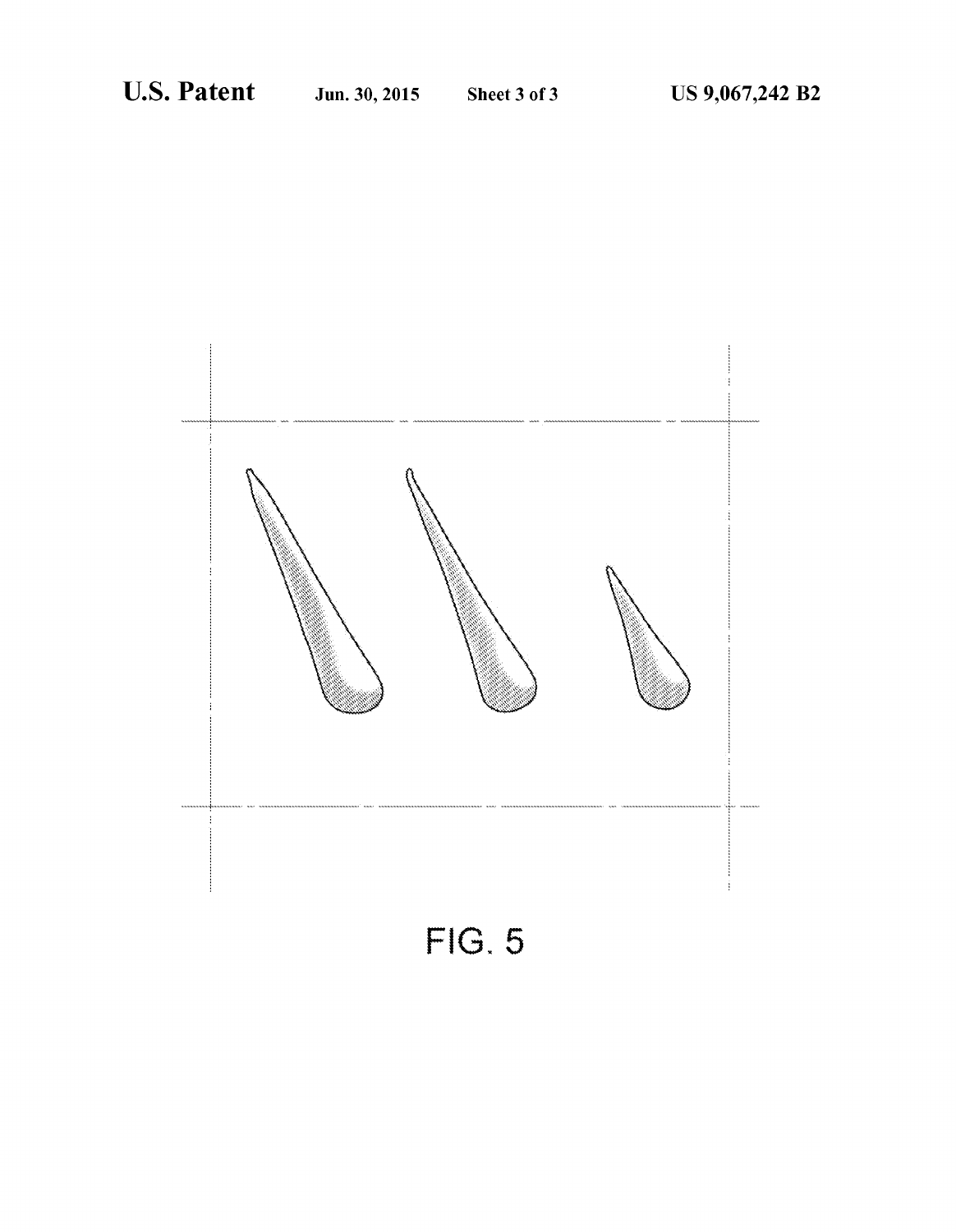10

 $\overline{\mathbf{S}}$ 

60

### METHODS FOR OBTAINING. HOLLOW NANO-STRUCTURES

#### CROSS-REFERENCE TO RELATED APPLICATIONS

This application is a National Phase Application of PCT International Application No. PCT/IB2012/050366, Interna tional Filing Date, Jan. 26, 2012, claiming priority to Italian Patent Application No. TO2011A000066, filed Jan. 26, 2011, both of which are hereby incorporated by reference in their entirety.

#### FIELD OF THE INVENTION

The present invention relates to a method for obtaining hollow nano-structures.

### BACKGROUND OF THE INVENTION

It is known to manufacture nanometer-sized devices, such as, for example, cantilever for atomic force microscopes (AFMs), or probes for scanning near-field optical micro scopes (SNOMs), by the use of lithography, dry etching or wet etching processes, use of ionic beams, etc.

However, such methods do not allow obtaining hollow nano-structures and/or changing the geometry of the section: circular, rectangular, elliptical, etc.

#### SUMMARY OF THE INVENTION

Object of the present invention is to propose a method for obtaining hollow nano-structures, which is quick to perform, and which allows obtaining nano-structures with a high con trol of the dimensions.

This and other objects are achieved by a method for obtain ing hollow nano-structures, whose characteristics are defined in claim 1.

Particular embodiments are the subject of the dependant and integrating part of the present description.<br>Further characteristics and advantages of the present

invention will be apparent from the following detailed description, given only by way of non-limiting example, with reference to the annexed drawings.

#### BRIEF DESCRIPTION OF THE FIGURES

FIGS. 1 to 4 are longitudinal cross-sectional views of sev eral intermediate steps of a method for obtaining hollow 50 nano-structures according to the invention; and

FIG. 5 is a perspective view of a variant of the nano structures of the present invention.

#### DETAILED DESCRIPTION

With reference to FIGS. 1 to 4, a method for obtaining hollow nano-structures, particularly nano-cones, nano-cylinders, nano-parallelepipeds, and nano-prisms, will be now described.<br>As shown in FIG. 1, on a support substrate 1, for example

silicon, a starting layer 2 is deposited, which is a suspended film having a thickness comprised in the range between 50 nm and 3 um, preferably 200 nm.

The assembly composed of the support substrate 1 and the 65 starting layer 2 represents the starting substrate, which is a suspended film such as, for example, a membrane (compris-

ing two layers) or a cantilever (comprising two layers) for atomic force microscopy (AFM).

Advantageously, the starting layer 2 is therefore a mem brane or a cantilever for AFM in silicon or silicon nitride, having a thickness comprised in the range between 50 nm and  $3 \mu m$ .

Alternatively, the starting layer 2 can be in silicon oxide, diamond, metal or plastic material.

A resist sacrificial layer 4 is deposited on the starting layer 2, preferably having a thickness comprised in the range between 30 nm and 10 um, for example by spin coating.

15 deposited. By the term sacrificial is meant in the present description, a covering layer which is susceptible to be selectively removed with respect to the starting layer on which it has been

Advantageously, a photoresist, for example of the Shipley 1813 type, is used, thus obtaining a layer having a thickness of 2 nm by baking at 90° C. for 10 minutes.

The Shipley 1813 photoresist is easy to be deposited by spin coating, it is easily eroded with a Focused Ionic Beam (FIB), as it will be described below, and it is quickly removed with acetone without etching the other underlying materials.

25 or a mechanical erosion process, such as Ion Beam Milling, Alternatively to the use of an ionic beam, it is possible to use a dry etching process. Such as RIE (Reactive Ion Etching) preceded by an electronic or optical lithography phase, as described below.

30 rial, which is deposable by means of spin coating or by means 35 layer 4 is not critical, the only required characteristics being Alternatively to the use of the Shipley 1813 photoresist, any other type of resist, or plastic material, or inorganic mate of a perse known evaporation phase, e.g., a Chemical Vapour Deposition (CVD) phase, or by means of sputtering or other per se known similar techniques, can be used as a sacrificial layer. In brief, the type of technique used to deposit the resist that the technique used is compatible with the materials of the support substrate 1 and the starting layer 2, and that the resist can be selectively removed with respect to such materials.

40 cial layer 4 are non-conductive, in order to facilitate the use of 45 a thickness of 10 nm, is deposited on the side of the substrate In case the substrate 1, the starting layer 2, and the sacrifitechniques requiring conductive samples (such as, for example, Focused Ion Beam (FIB) or electronic lithography), a conductive layer 6 having a thickness in the order of tens of nanometers, for example, a metallic layer Such as gold having

1 opposite to that where the starting layer 2 is put. Alternatively to the metallic layer, it is possible to deposit other materials, such as graphites or conductive polymers.

55 can be omitted. Therefore, the addition of the conductive layer 6 is neces sary only when all the used materials are insulating, and techniques requiring conductive samples are used, such as ionic beam etching or electronic lithography. For other tech niques, such as, for example, optical lithography or RIE, it is not necessary to have a conductive layer; therefore this step

In FIG. 2, the subsequent erosion step using a focused ionic beam 8, for example, of gallium ions (firstly, erosion of the substrate 1, then of the starting layer 2, finally of the sacrificial layer 4) is illustrated.

Particularly, a complete erosion of the substrate 1 and the starting layer 2, and an at least partial erosion of the sacrificial layer 4 deposited on the starting layer 2 is carried out in a progressive sequence, as described below. By the term "com plete erosion' is meant erosion leading to obtain a cavity, or slot, and not a complete removal of the layer.

Thus, conical-shaped holes  $10a$ ,  $10b$  are obtained, which get to completely perforate the resist layer 4 at the top 12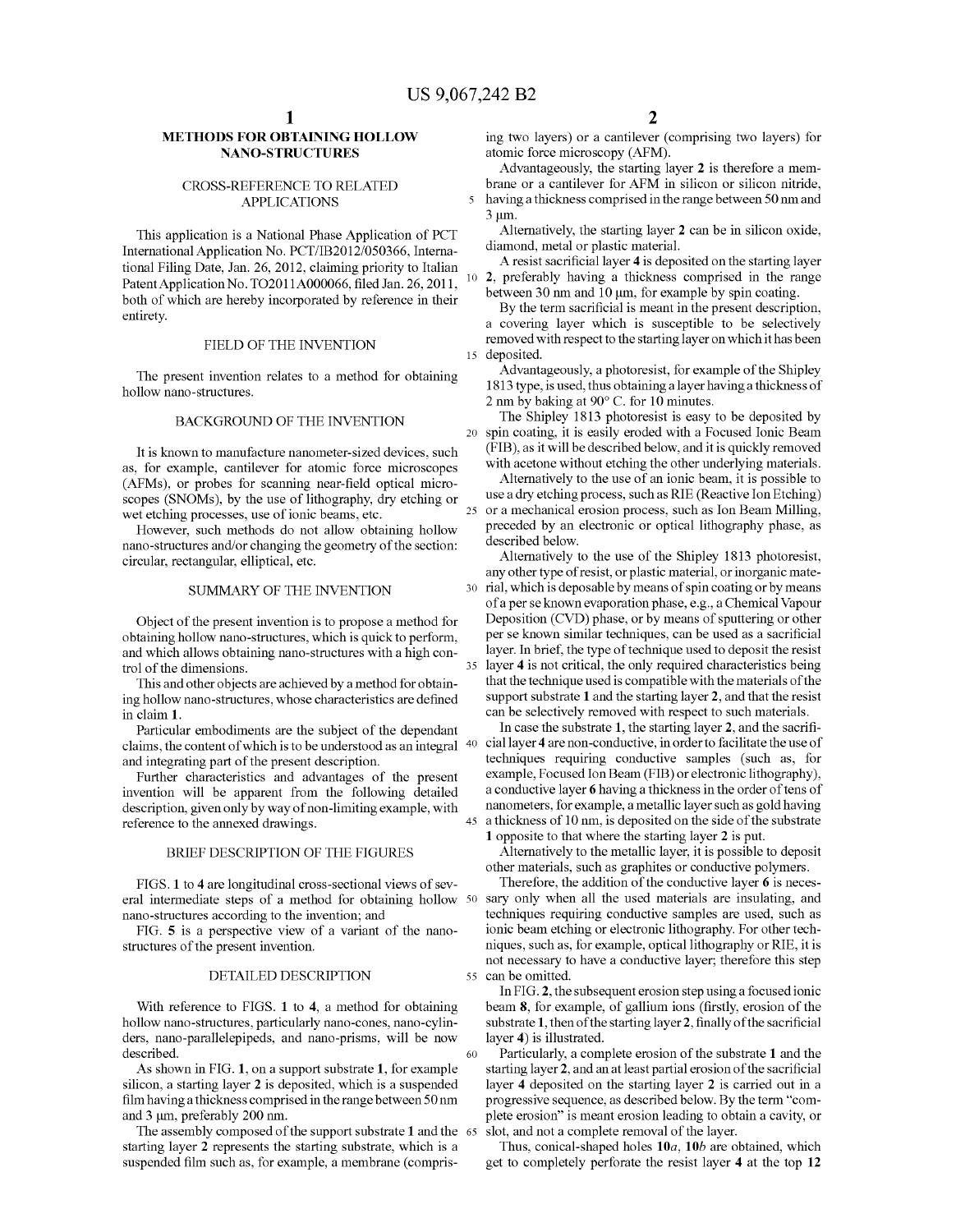10

50

60

65

(cone  $10a$ ), or not (cone  $10b$ ), according to the fact that a closed cone or a truncated cone is finally sought.<br>The conical shape is obtained by means of writing in polar

coordinates circles having a progressively decreasing diameter, by using for example a ion current of 5 pA and a writing 5 time of about 20 s for each cone.

Alternatively, it is possible to obtain non-conical struc tures, such as cylinders or parallelepipeds (i.e., structures having a constant cross-section along the main erosion axis), by carrying out a Reactive Ion Etching or Ion Beam Milling phase, preceded by a per se known lithographic phase for the definition of the section of the nano-structures.

The method hereto described provides that the creation of the hollow nano-structures proceeds according to Successive erosions, in a progressive sequence, starting from the Support 15 substrate 1 towards the sacrificial layer 4. However, only in case of creation of open-top structures 12 (such as the cone  $10a$ , it is possible to perform the erosion in an inverse direction, i.e., starting from the sacrificial layer 4 towards the support substrate 1 (e.g., performing an optical lithography 20 the operation of the device, or it is advantageous to do that, it on the sacrificial layer 4 for the definition of the holes, fol lowed by a RIE etching for the removal of the underlying material).

Clearly, the section of the holes can be of any shape, for example circular, elliptical, polygonal, "C"- or "L"-shaped. 25

The section (base width) of the holes is preferably in the order of a few hundred nanometers or lower, e.g. comprised in the range between 50-400 nm. Such values refer to the dimen sions of the section as considered at the starting layer 2, at the interface between the starting layer 2 and the support sub- 30 strate 1. In the case of "C"- or "L"-shaped sections, the base width is the minimum dimension among those defining the section shape. For example, in the case of a "L', the width is the short leg of the "L', in the case of a "C", the width is the gap spanning the two tips of the same "C". 35

The height of the structures, in the case of open-top struc tures 12, is related to the thickness of the deposited sacrificial layer 4, while in the closed structures it depends on the depth of the slot.

Particularly, the nano-structures of the present invention 40 have a height (the sum of the thicknesses of the starting layer 2 and the sacrificial layer 4, for open structures, or the sum of the thicknesses of the starting layer 2 and the depth of the slot, for closed structures), which is at least four-fold the width (section) of the holes. 45

Therefore, the shape of the nano-structures depends on the type of writing that is used: the use of FIB in polar coordinated creates conical hollow structures, while hollow parallelepipeds having a section defined by lithography are obtained by RIE and Ion Beam Milling.

In FIG. 3, the successive deposition phase by means of sputtering of one or more covering layers 6', e.g., a metal layer having a chemical composition that is the same of that of the conductive layer 6, is shown, preferably having a total thick ness comprised in the range between 30 nm and 500 nm, 55 particularly a thickness of at least  $\frac{1}{15}$  the width of the holes. The covering layer 6' is deposited on the side of the support 1 opposite to that where the starting layer 2 is put.

Alternatively, it is possible to remove the conductive layer 6 before the deposition of the layer 6'.

In the case of open-top structures (cone  $10a$ ), it occurs that the deposition of the covering layer  $6'$  does not "close" the opening, thereby allowing increasing the inner thickness of the nano-structure walls. The open top feature is thereby preserved.

Advantageously, this covering layer 6' can be replaced by another metal having a chemical composition that is different from that of the conductive layer 6, or by any other material that is deposable, e.g., by means of sputtering, thermal evapo ration, or electron-gun evaporation. It is also possible to use a dielectric material.

Advantageously, at the end of the process described before, a number of successive depositions are performed, of further covering layers with different materials, so as to obtain a layered structure. For example, a metal, a dielectric material, and also a metal can be deposited in a progressive way, so as to obtain coaxial structures having the starting shape (conical, cylindrical, etc.) that is obtained by the method according to the invention, and a thickness defined by overlapping these additional layers, in which the metal layers are mutually isolated by the dielectric material.

In FIG.4, the sacrificial layer 4 is removed by immersion in hot acetone. In this way, the two cones  $10a$  and  $10b$  project from the starting layer 2 and can be used as devices, for example, tips of an AFM cantilever.

Alternatively, in case the sacrificial layer 4 does not hinder is possible not to remove it.

The nano-structures of the present invention can have an axis that is substantially perpendicular to the starting substrate 2 or sloped with respect to such starting substrate 2.

In FIG. 4, the two cones  $10a$  and  $10b$  have their axis substantially perpendicular, while two cones with a sloped axis are shown in FIG. 5.

The main advantages associated to the present invention are:

a high and precise control of the end dimensions of the nano-structures, particularly as regards the evenness and thickness of the covering layer 6', the slope and the aspect ratio of the side walls, etc.;<br>obtaining hollow structures having different shapes only

by changing the writing technique that is used;

obtaining hollow nano-structures having nano- and micro metric dimensions with optoelectronic characteristics that are superior to those of the similar devices currently available;

- possibility to change the writing materials and techniques according to the needs;
- rapidity and simplicity in performing the method accord ing to the invention;
- possibility to obtain coaxial structures formed by layers of different materials.

In case the covering layer 6' is deposited by evaporation, the results of the method according to the invention are achieved by exploiting at the best the phenomenon of the surface diffusion of the atoms forming such covering layer 6', as it will be described below.

The surface diffusion of a metal atom is a phenomenon that has been widely studied, in the nanomanufacturing field, for about 30 years. It is well known that, during the deposition of metal atoms by evaporation or sputtering, in some cases it is possible to obtain a significant deformation of the desired pattern. Particularly, the atoms travelling from the evapora tion source to the substrate, either bounce back, or are adsorbed on the surface film. Those so-adsorbed atoms are called 'adatoms'.

The energy of the vapour atoms is much higher than that of the atoms in a film. Therefore, the new "adatoms' arriving on a Surface film have an energy excess that will cause the diffusion thereof on the surface of the solid. Therefore, these "adatoms" keep moving on the film surface, while releasing the energy excess, until when they are buried below newly arrived vapour atoms on the Surface film, or when they are trapped by chemisorption or go away from the Surface. For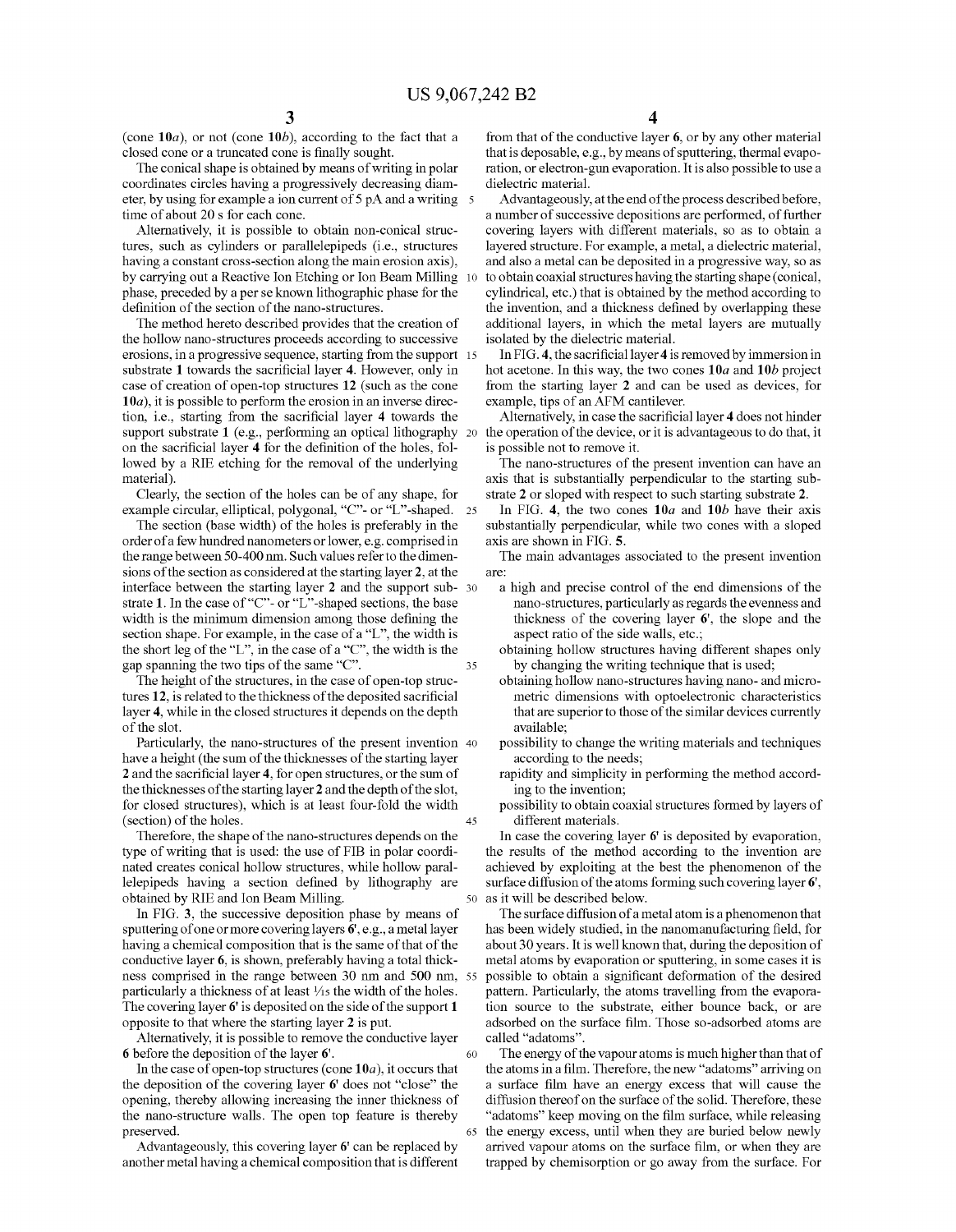5

15

example, the average diffusion distance for gold is about 100-300 nm at 300 K for a deposition time of 500 seconds, although the Surface heating caused by the radiation and metal condensation can lead to an increase of the diffusion distance.

The diffusion process can be very different from metal to metal (e.g., noble metals diffuse over longer distances with respect to other metal, such as chrome). However, there are many parameters affecting the diffusion distance: tempera deposition conditions (pressure, speed, incidence angle), etc. ture of the substrate, initial surface, presence of impurities, 10

The deposition of a film can be divided into three succes sive phases: nucleation, coalescence, and film growth.

The initial phase (nucleation) is dictated by the interaction between the substrate and the 'adatoms'.

In the second phase, the nuclei of the so-formed crystals expand until forming a continuous metal film (coalescence stage).

After the coalescence stage, the metal film keeps growing<br>til the evaporation terminates. until the evaporation terminates.

The nucleation and coalescence phases, although they per sist only during a fraction of the total evaporation time, have a major influence on the film structure, because they deter minate the properties thereof. Unlike the final phase, they are governed by the substrate'adatom' interactions, rather than 25 by the metal surface-"adatoms" surface interactions. For this reason, not only the starting substrates play a crucial role in the evaporation process, but also the physical state at the molecular level (local roughness, presence of bonds, impuri ties) affects the result of the creation of a thin coating film. 30

For typical substrates, such as glass, silicon, resist (for optical lithography and electronic beam), the surface diffu sion during nucleation is greater than during the film growth, since the metal-metal bonds are stronger than the metal substrate bonds.

As mentioned before, the deposition parameters also play an important role. Among them, the evaporation incidence angle (the angle between the substrate surface and the evaporation direction) is crucial.

It is known that oblique evaporation angle can heavily 40 affect the surface diffusion along the slope direction. This phenomenon is still partially unclear, but it is believed that it is related to the parallel momentum conservation.

Considering an atom that arrives at the substrate surface with a given angle (therefore, not perpendicularly), in order to 45 become an "adatom" it only has to "lose" its kinetic energy component that is perpendicular to the Surface, but it can maintain its parallel component.

Thank to that, there is the possibility that those atoms arriving obliquely to the substrate travel faster than atoms 50 arriving perpendicularly to such substrate. Particularly, at perpendicular incidence angles, the atoms scatter in all the direction parallel to the surface, while at an increasing incidence angle, they travel more and more in the direction par allel to the ejecting direction of the vapour beam on the film 55 surface.

Consequently, the atoms exhibit an increasing directional surface diffusion, as the deposition angle increases.

Therefore, it is well known that the angle of incidence of the atoms strongly affect the surface diffusion. Particularly, in 60 the nano-manufacturing technologies, patterns that are already present on the surface (typically, lithographic patterns) strongly affect the Surface diffusion. For example, a fold in the surface prevents a further diffusion beyond the fold. This measure is typically used in the lithographic pat- 65 terns (lift-off techniques) in order to allow the formation of discontinuous metal films. On the other hand, in the absence

6

of barriers, e.g., resist patterns, the diffusion of the "adatoms" to the edge of the deposited metal film increases the edge profile.

When mask deposition techniques are used, such a displacement of the edge profile leads to a deformation of the mask.

Turning back to the hollow nano-structures of the present invention, they have side walls that are almost parallel to the direction from which the atoms of the covering layer 6'arrive, in the case of evaporation (see FIG. 2, where the arrows of the focused ionic beam 8 also represent the direction from which the atoms of the covering layer 6'arrive). The slope of the side walls thus promotes a strong diffusion of such atoms of the covering layer 6' and a progressive migration of the edge of such covering layer 6' (while it is being created) from the base to the top of the nano-structures, which are crucial when nano-structures with a very high aspect ratio have to be achieved.

In order to confirm this idea, nano-structures have been produced, having an axis that forms an angle of 60° with the starting substrate (instead of an angle of 90° as the above described cones). In this case, therefore, the evaporation direction of the atoms of the covering layer 6' was almost perpendicular to the side walls of the nano-structures.

The footprints of the gold atoms that have directly hit the walls of the same nano-structures, without migrating to the top have been observed at the base of the nano-structures.

This aspect becomes very critical when nano-cones or nano-cylinders with a high aspect ratio are sought (low vertex angles of cone, or very high ratios between height and diam eter of the cylinders).

<sup>35</sup> parable to the thickness of the evaporated metal, the metal In a cylindrical structure, when the base diameter is com film tends to obstruct the base of the nano-cylinder, thus preventing the metal atoms to create a continuous film. This problem does not affect the micro-structures, but only the nano-Structures.

Therefore, with nano-structures such as those of the present invention, it is crucial to have a good surface diffu-Sion.

In order to show the significance of the surface diffusion, gold nano-cylinders having a height of  $5 \mu m$  and a base of  $200$ nm (25:1 aspect ratio) have been produced. By evaporating a gold covering layer 6' having a thickness of 100 nm, a thin film is obtained on the side walls having a thickness of about 30 nm. This means that the volume of the gold atoms directly hitting the cylinder base is  $3*10^6$  nm<sup>3</sup>[ $\pi*100^{2*}100$ ], while the final volume of the structure is  $7*10^7$  nm<sup>3</sup>[ $\pi*(100^2-70^2)$ ] \*5000).

The difference between these two values represents the amount of gold that entered the hollow structure by means of

surface diffusions, instead of by direct impact.<br>It is apparent that diffusion prevails over a direct impact. This is only possible if the open footstep of the starting substrate is more efficient in trapping the "adatoms" of the covering metal with respect to the non-eroded nearest areas.

Therefore, in the method of the present invention, the com bination of geometrical factors, deposition conditions, and surface states is determinant for the success of the process.

Clearly, the principle of the invention being understood, the embodiments and the implementation details will be able to be widely changed with respect to what has been described and illustrated by way of a non-limiting example, without for this departing from the scope of the invention as defined in the annexed claims.